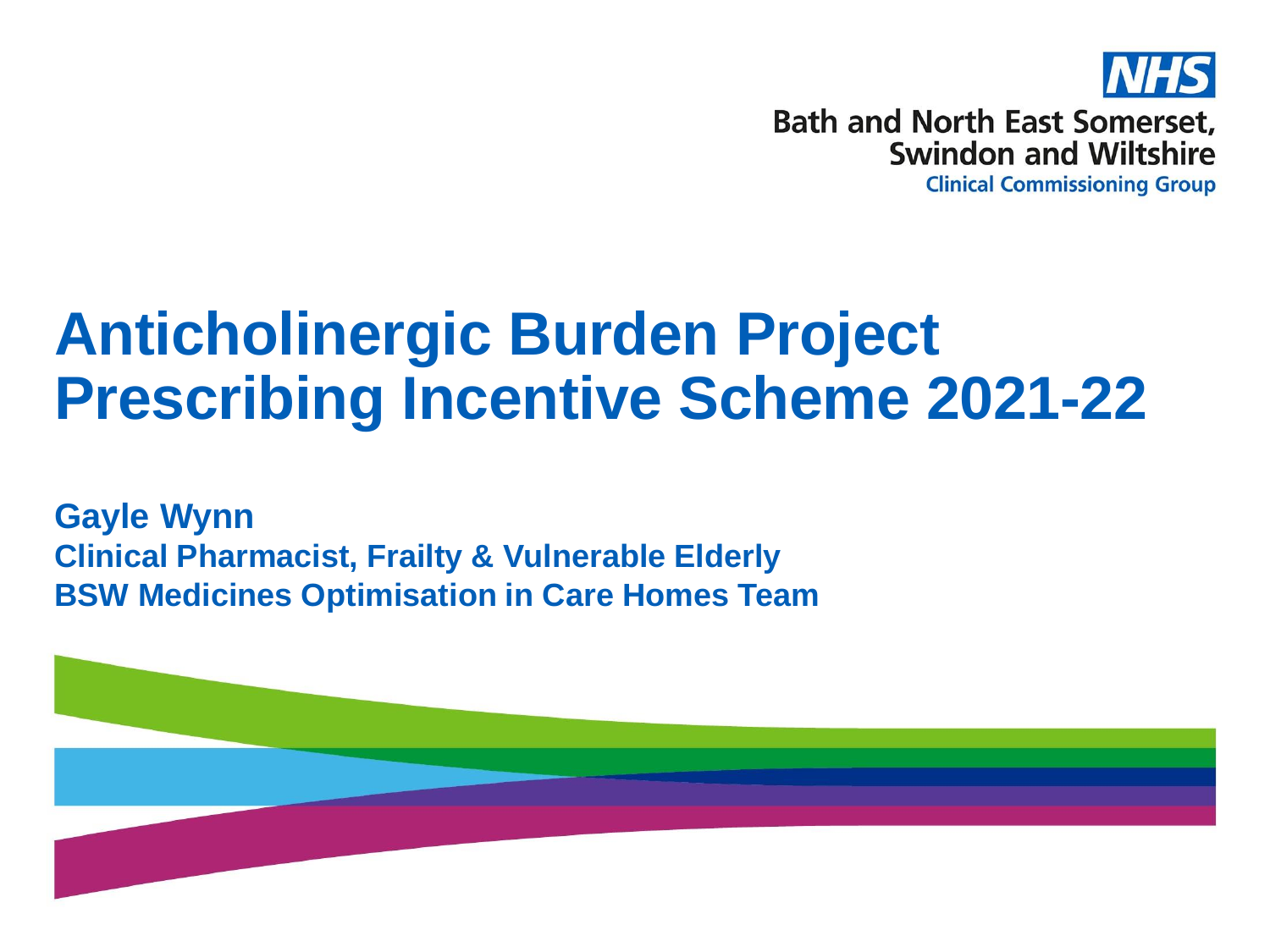### **Contents**

- Background & evidence
- Anticholinergic scoring scales

PrescQIPP bulletin 253, September 2020 Anticholinergic Burden

- Prescribing data
- Incentive Scheme project requirements
- Suggested review process for OAB drugs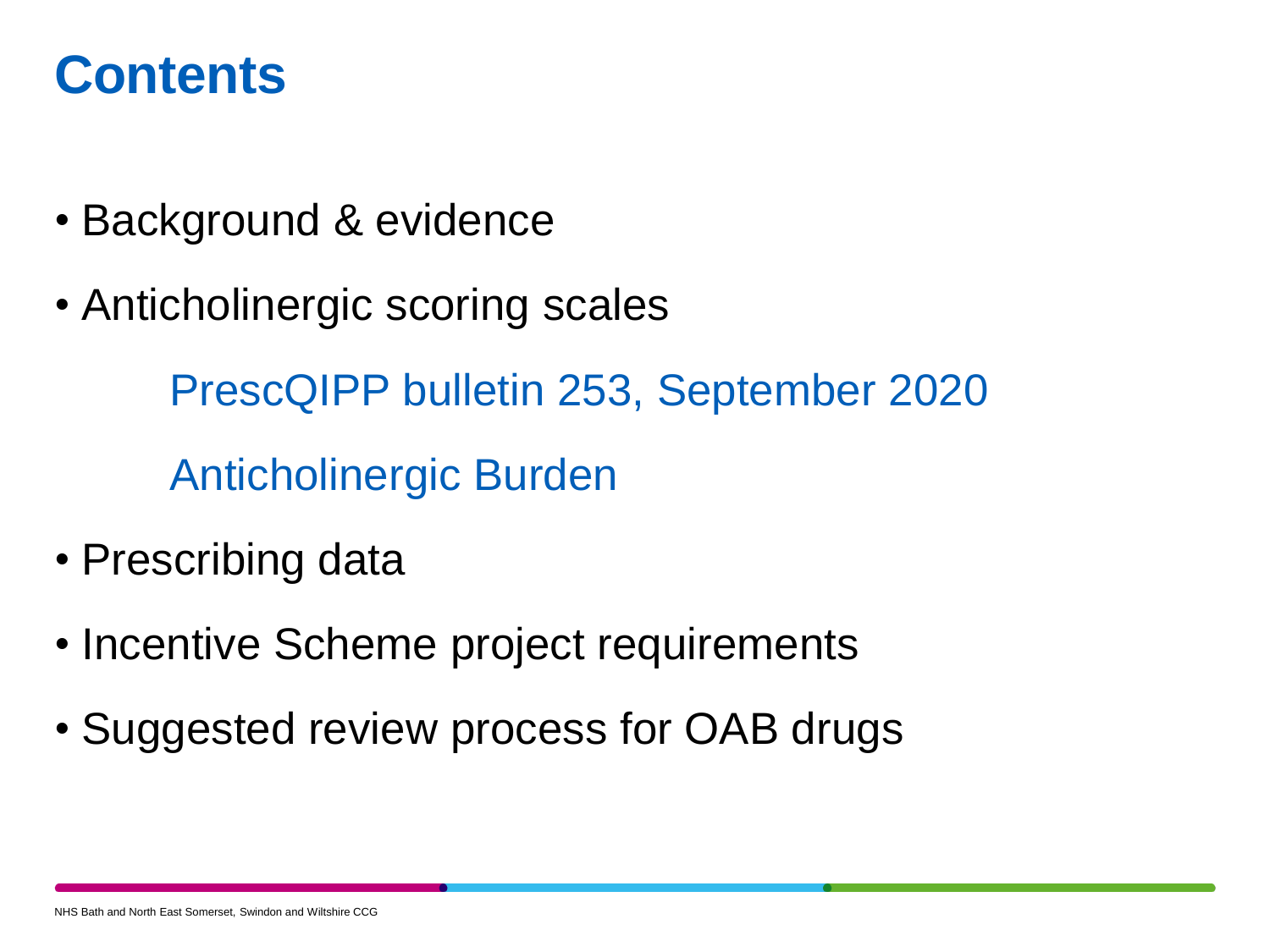### **Background: anticholinergic side effects general**



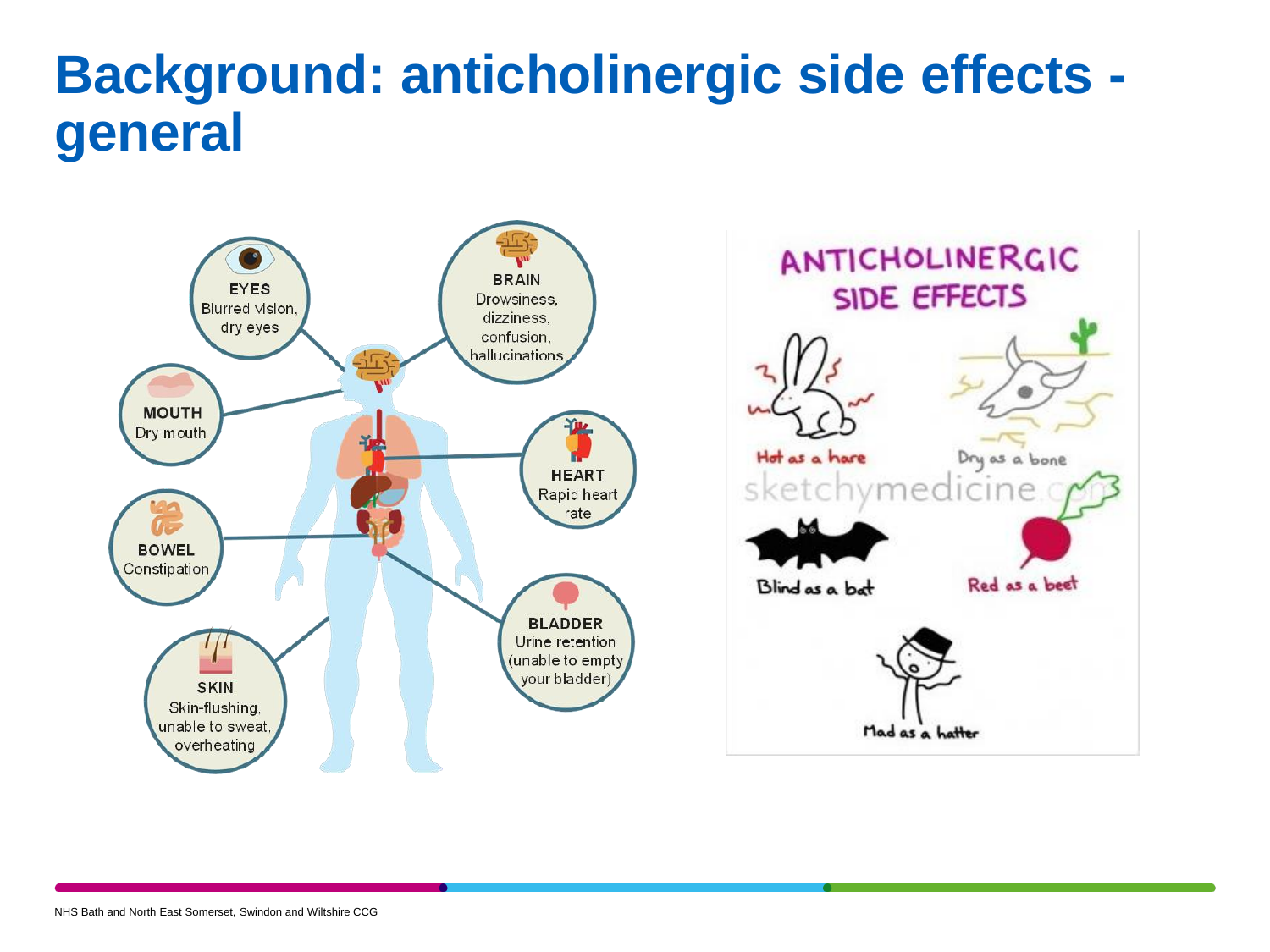### **Background: anticholinergic side effects – cognitive impairment**

- Emerging evidence linking anticholinergic drugs with
	- **≻** Dementia
	- $\triangleright$  Increased mortality
- Anticholinergic medication use and cognitive impairment in the older population: the Medical Research Council cognitive function and ageing study, 2011.
	- 20% people with ACBS score ≥4 dead after 2 years
	- 7% people with ACBS score 0 dead after 2 years
	- Anticholinergic use associated with greater decline in MMSE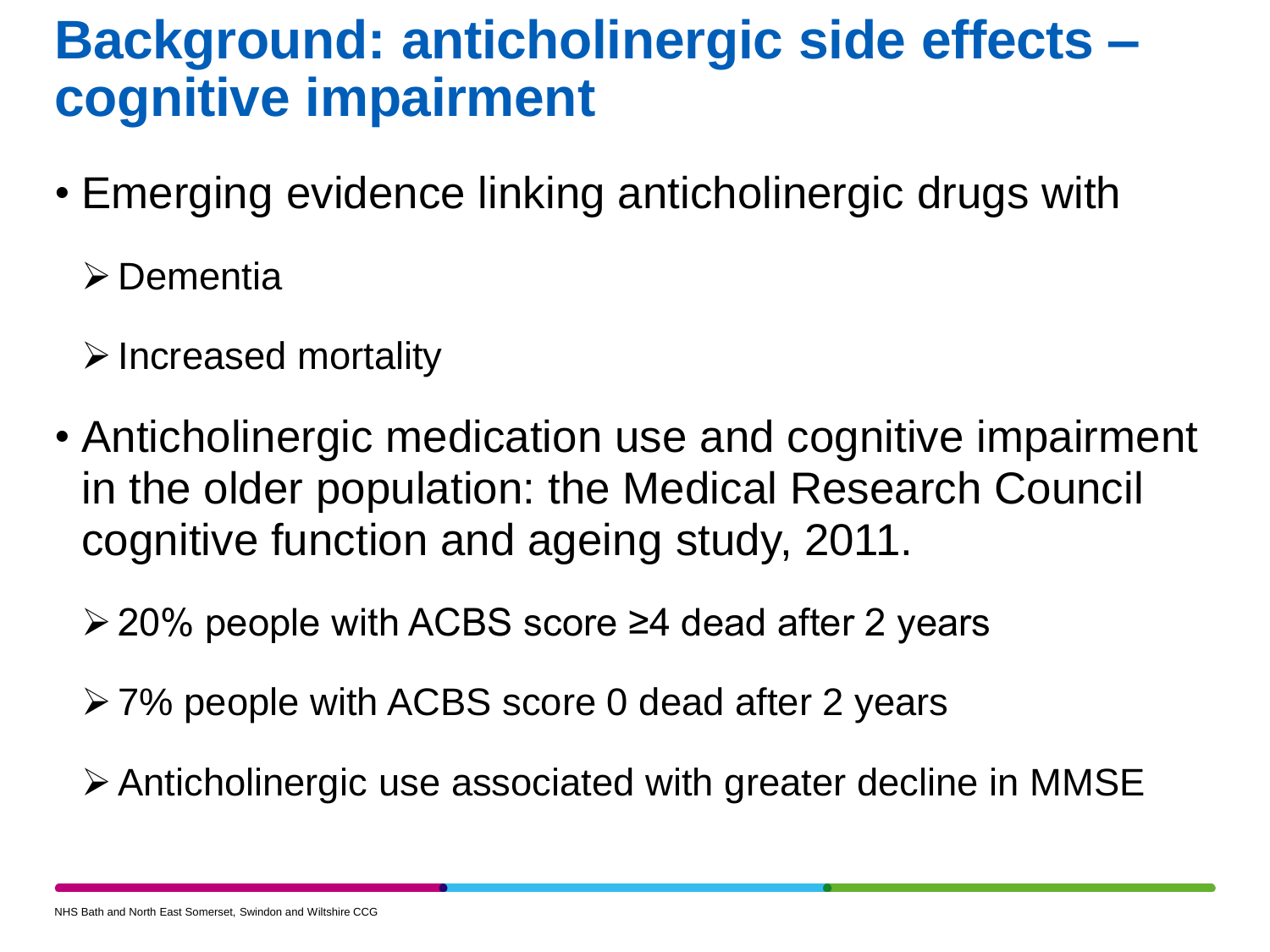### **Background: increasing evidence of harm**

- 2015: Drugs with anticholinergic effects and cognitive impairment, falls and all-cause mortality in older adults: A systematic review and meta-analysis.
- 2016: Association Between Anticholinergic Medication Use and Cognition, Brain Metabolism, and Brain Atrophy in Cognitively Normal Older Adults.
- 2018: Anticholinergic drugs and risk of dementia: case-control study.
- 2019: Anticholinergic Drug Exposure and the Risk of Dementia. A Nested Case-Control Study.
- 2020: Anticholinergic drugs and incident dementia, mild cognitive impairment and cognitive decline: a meta-analysis.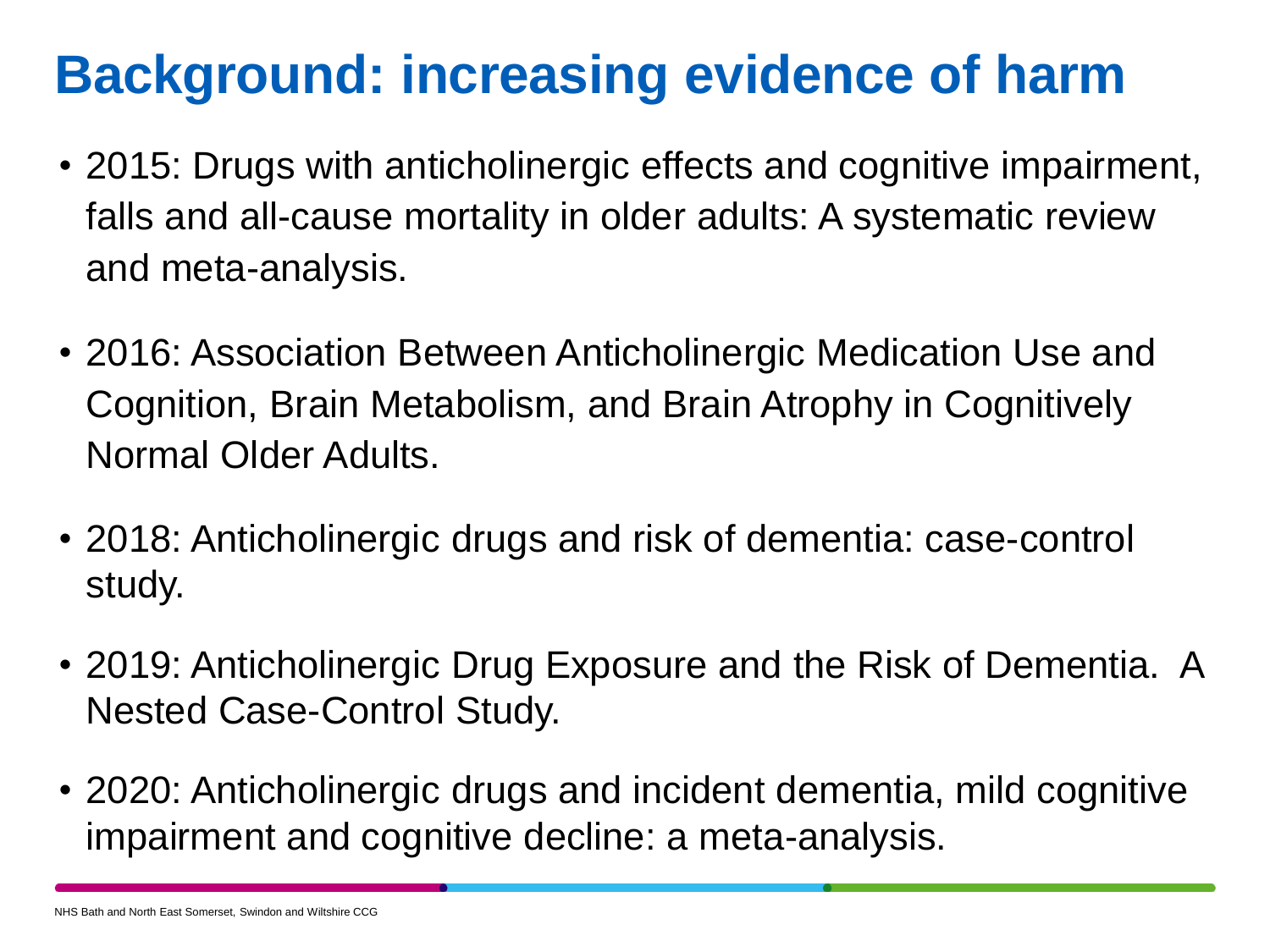## **Anticholinergic scoring scales**

- ACBS, AEC, ARS, mARS, ADS etc.
- NICE NG97 2018: no scale better than another. Referenced ACBS scale as updated 2012, uses UK drug names
- Available scales based on
	- $\triangleright$  Expert opinion panels
	- $\triangleright$  In vitro data
	- $\blacktriangleright$ l iterature reviews
- Drugs, including OAB drugs, score differently depending on scale used.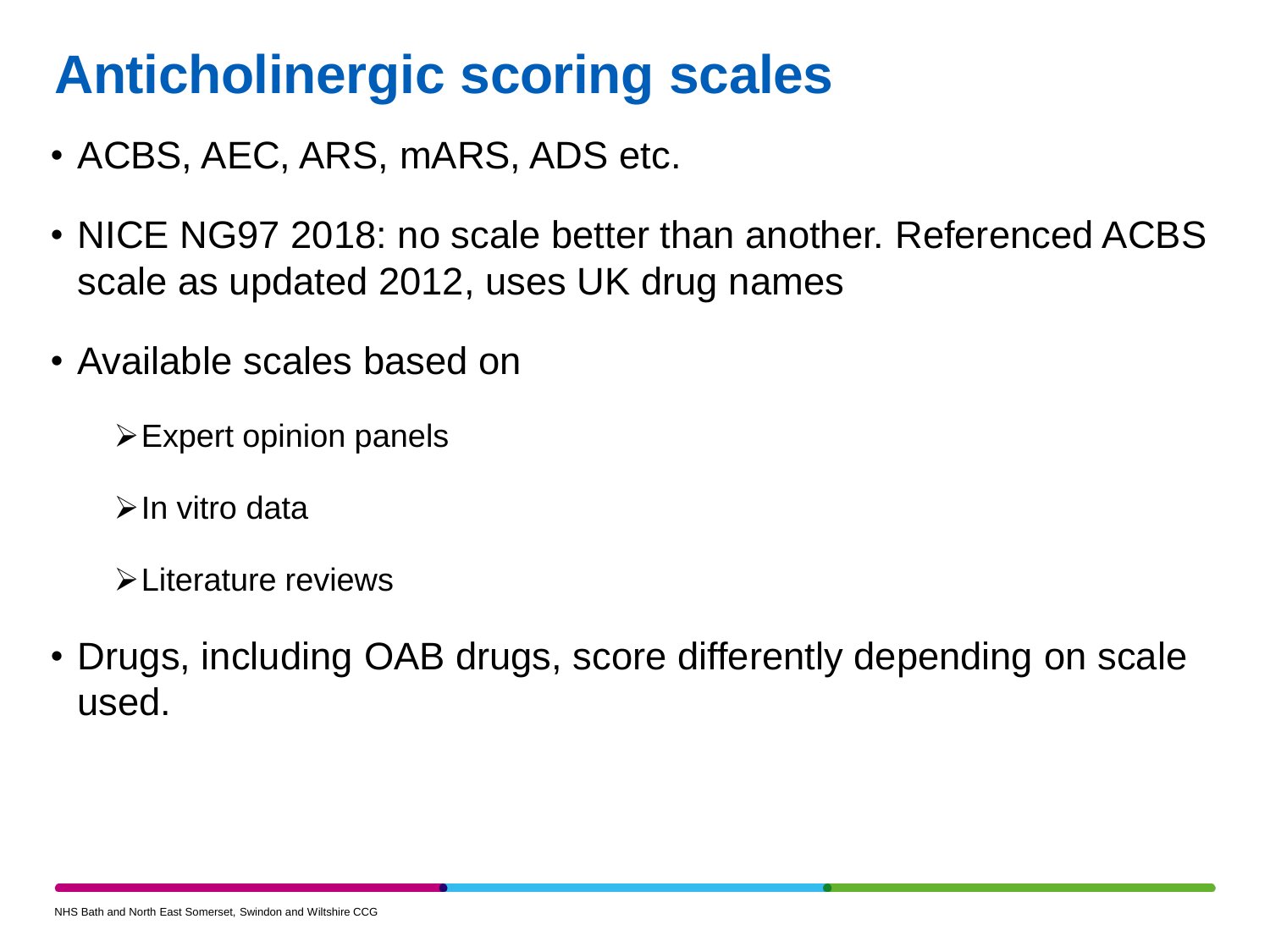## **Anticholinergic scales: OAB drugs**

- CNS effects of anticholinergic medicines *may* vary:
	- $\triangleright$  Ability to penetrate the blood brain barrier (BBB)
	- $\triangleright$  Activity at CNS receptors
- Ability to cross BBB determined by a variety of factors:
	- $\triangleright$  Serum concentration (passive diffusion)
	- $\triangleright$  Lipophilicity
	- $\triangleright$  Active transport "in" or "out"
	- $\triangleright$  Electrical charge / polarity
	- $\triangleright$  Molecular size and configuration
- AEC/Medichec: trospium, fesoterodine<sup>\*</sup>, darifenacin<sup>\*</sup> = 0 & solifenacin =1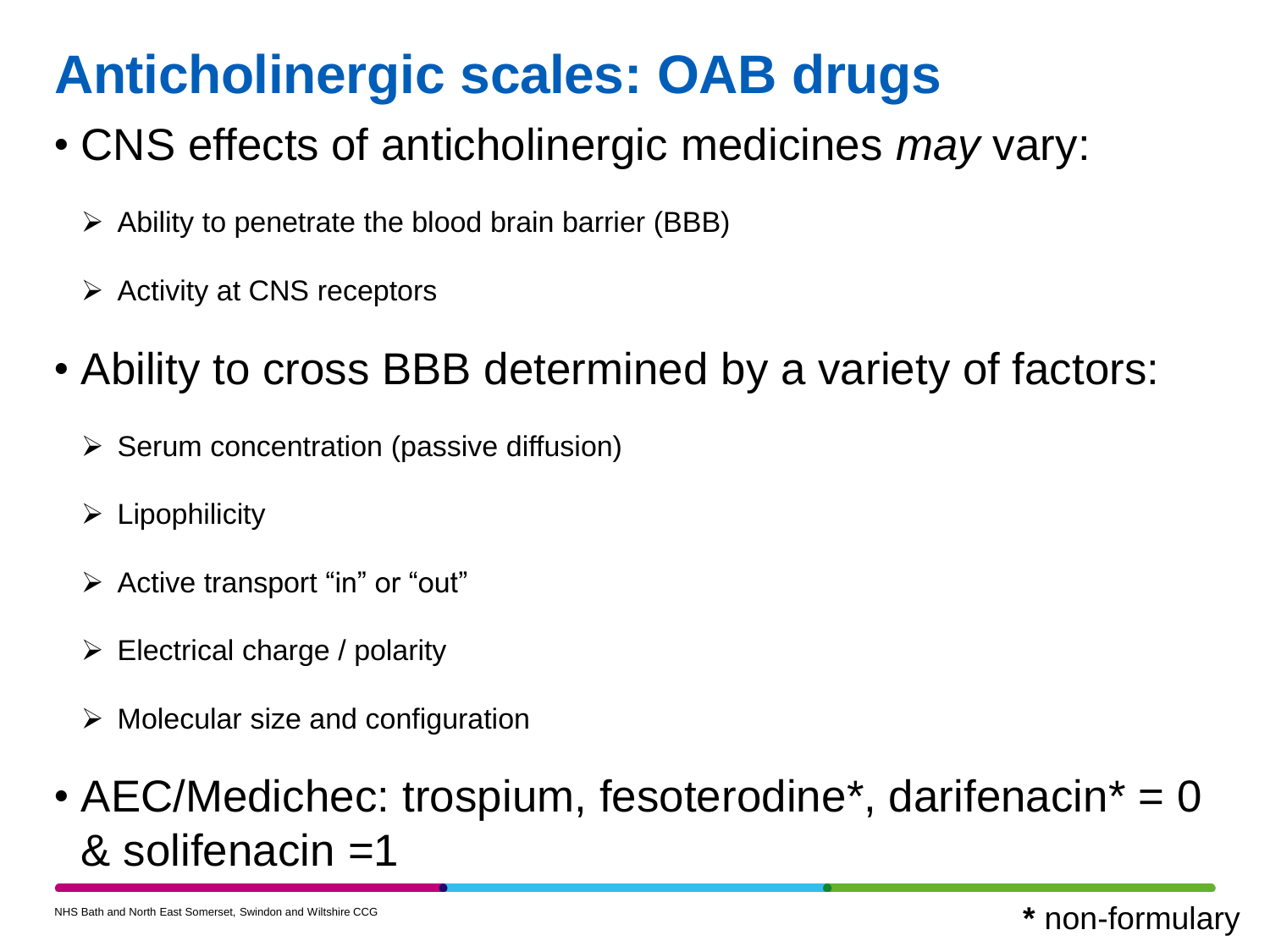### **Prescribing data: ePACT2 Polypharmacy**

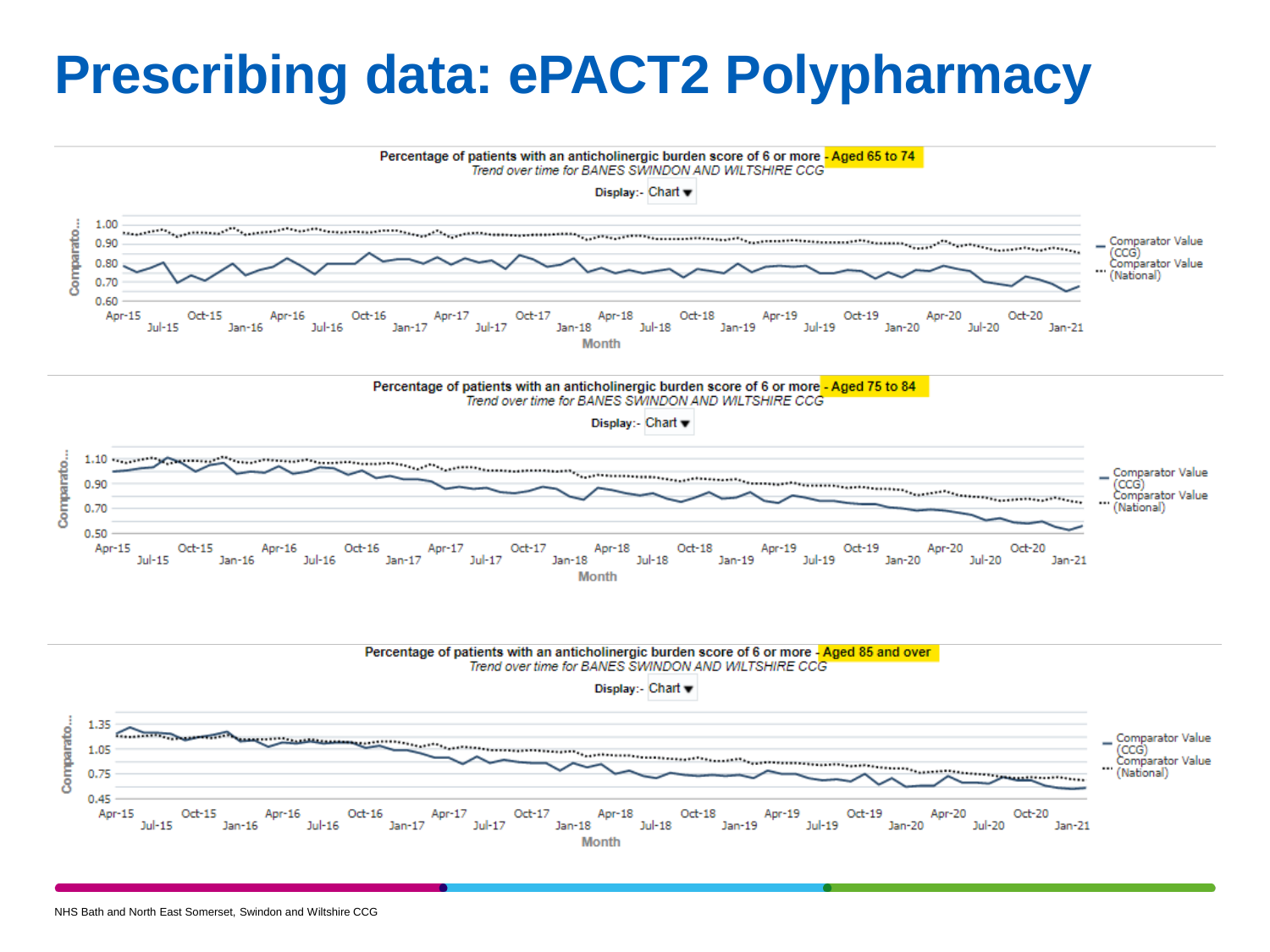# **Prescribing data: BSW PCNs**

% of patients >65yrs with ACBS score of 6+

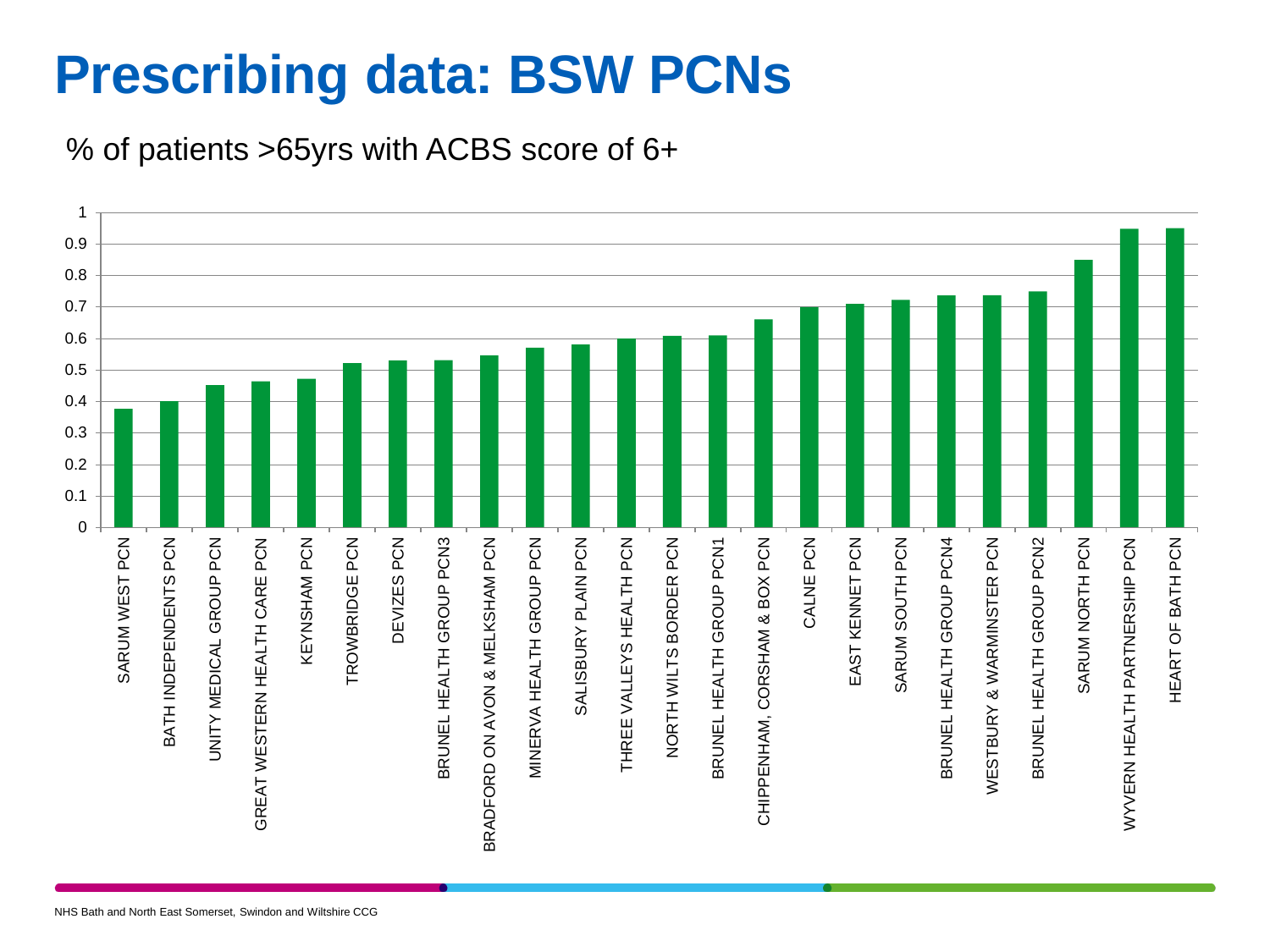### **Incentive Scheme: why OAB drugs?**

- OAB drugs have strong anticholinergic effects
	- **EXACBS** score 3

• OAB drugs cited in evidence as one of drug groups having strongest association with cognitive impairment

• BSW OAB guidance updated 2020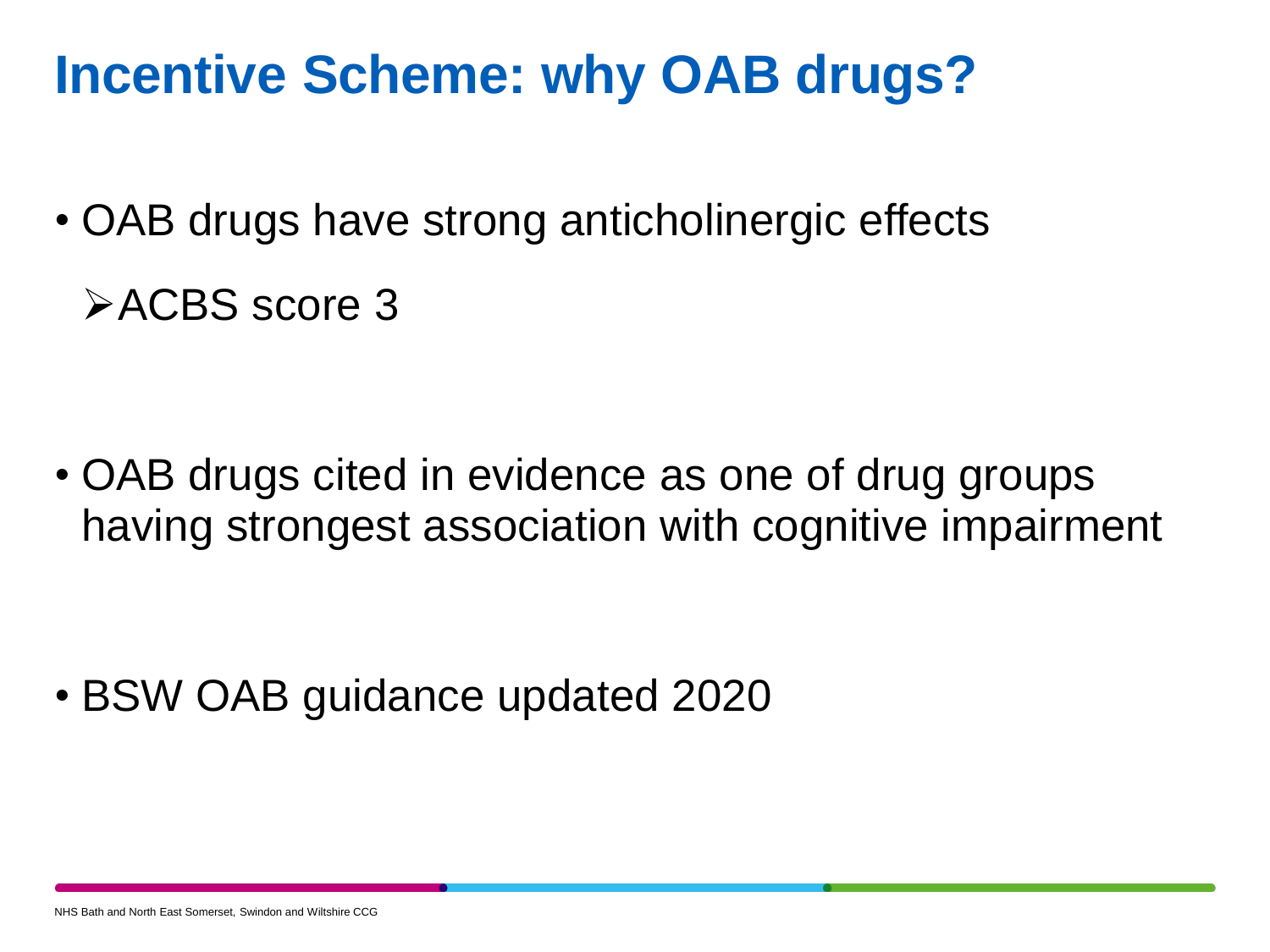### **Incentive Scheme project: requirements**

1. Nominate "Deprescribing Champion", attend educational session & complete QI proforma.

Education sessions planned for June & July 2021

- 2. Review anticholinergic OAB drug use in:
	- $\geq$  100% of patients with dementia
	- $\geq$  20 patients or 100% if <20 at baseline (Oct 2020) with mild, moderate or severe frailty
	- Reviews conducted October 2020 March 2021 **will** count towards 21/22 target

### **Use read code: XagBE or 761882000**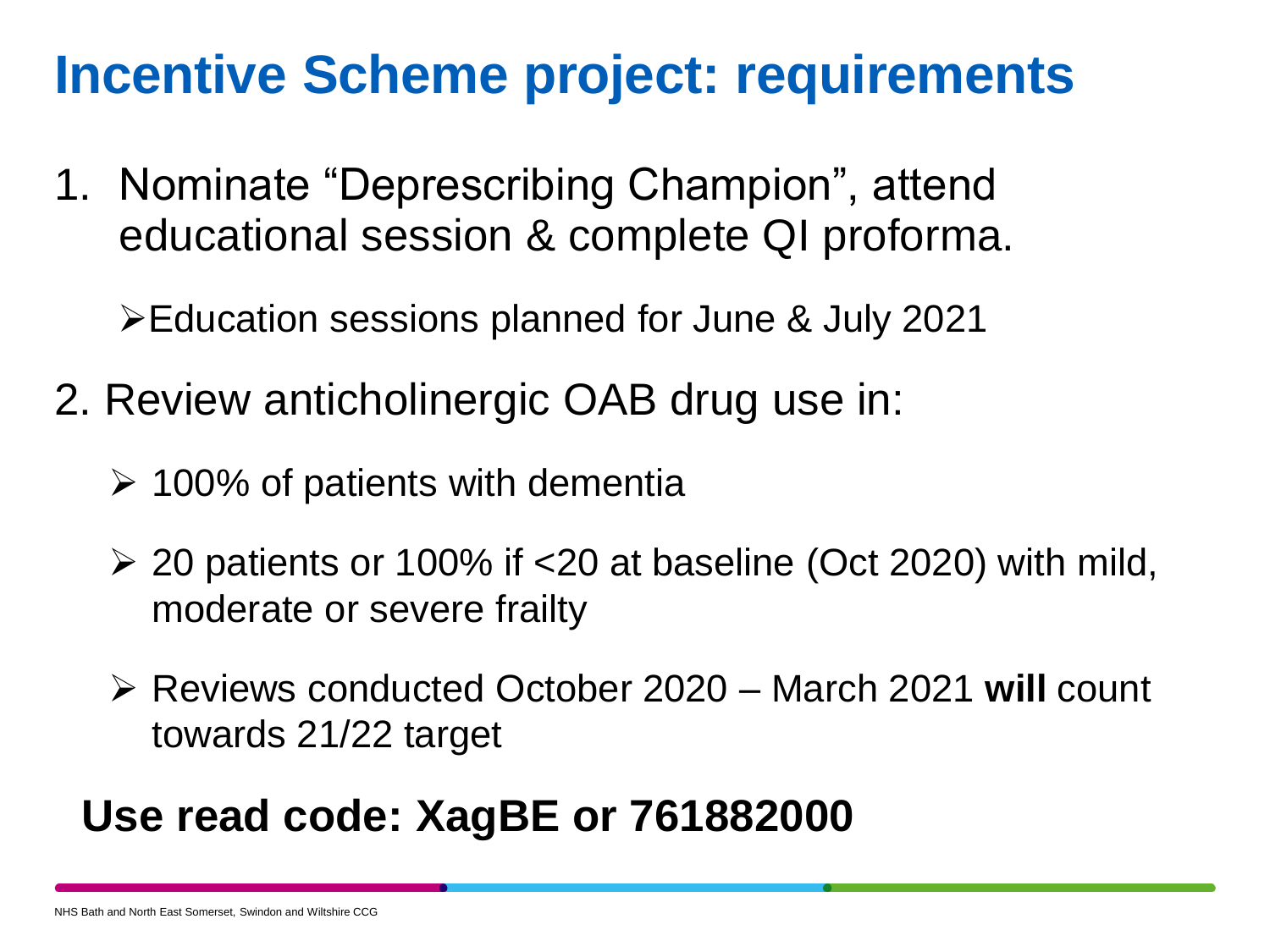### **Incentive Scheme project: searches**



### Anticholinergic burden



#### Name  $\nabla$

Background Pts OAB >65 y + Frailty

Background all Pts on Anticolinergic drugs last 3m + Dementia read code

Background All Pts Over active bladder drugs last 3m

Background Incentive Scheme Review Readcode 2020/21 financial year

Background Patients Frailty code

Background Pts Dementia read codes

Background Pts on Over Active Bladder Drugs

Group 1 Review all Pts on Over Active Bladder drugs +Dementia read code

Group 2 Review 10% Pts on Over Active Bladder drugs>65 last year +Frailty codes

Incentive Scheme - Group 1: OAB drugs + Dementia + No ACB review in current year

Incentive Scheme - Group 2: (Review 20 patients or 10% of total) OAB drugs + >65 + Frailty + No ACB review in current year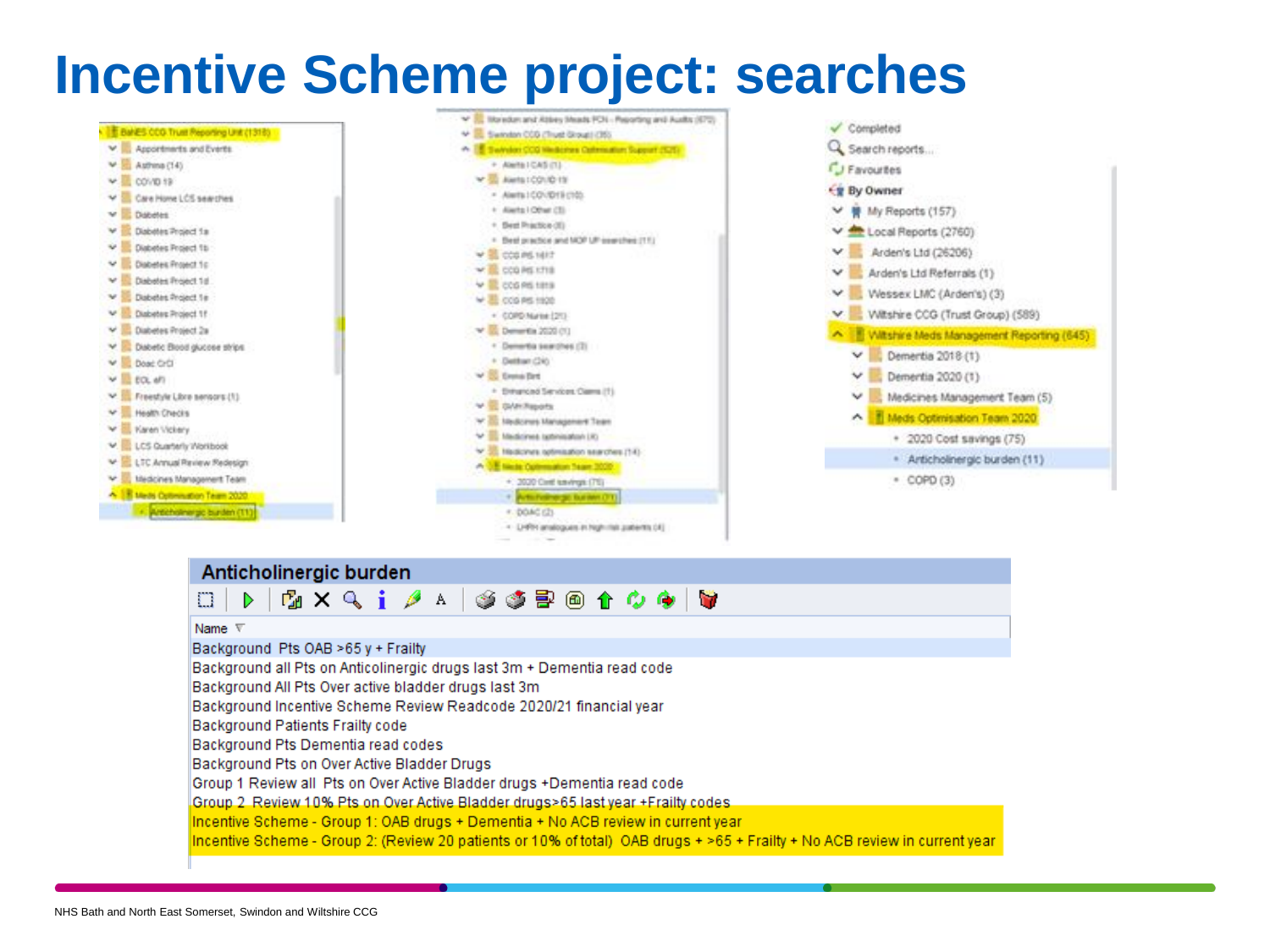## **Suggested review process**

- It is not a switch to mirabegron
- Review process:
	- 1. Is OAB drug still needed or indicated?
	- 2. If still indicated offer trial without.
		- $\triangleright$  Letter template
		- $\triangleright$  OAB symptom questionnaire template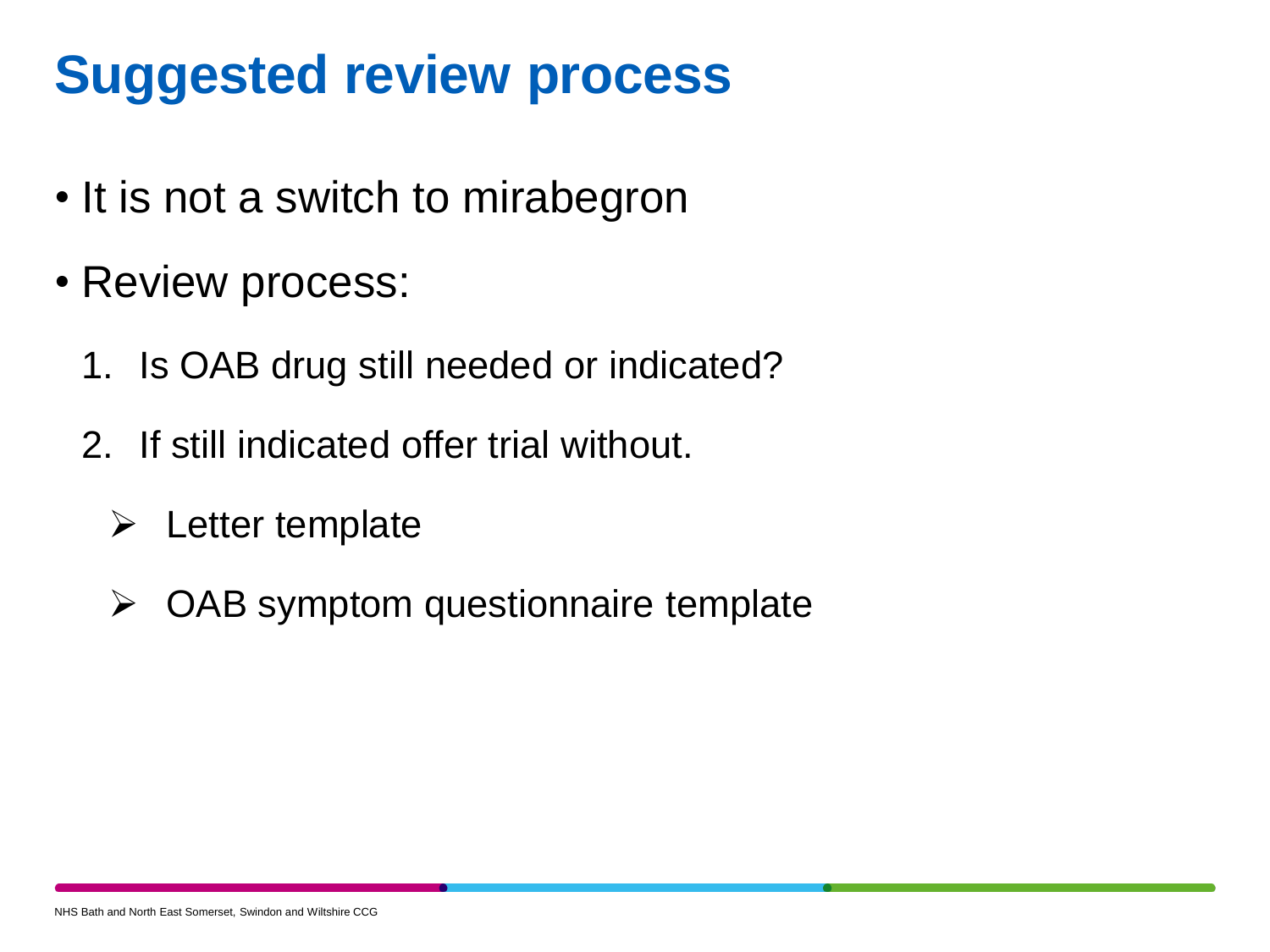### **Prescribing reviews – supporting materials**

#### **Appendix 2 Draft Letter**

#### Dear <Patient name>

I have noticed that you are taking a medication called xxx. This medication is used to treat an overactive bladder which is a common cause of urinary urgency and frequency.

This medication can have some unwanted side effects including dry mouth and/or eves, constipation or sometimes confusion (particularly in older people). Additionally, recent studies have suggested that this medication, and others like it, may increase the chances of people developing dementia although this has not been proven beyond doubt. The enclosed information leaflet explains the side effects of this group of medicines in more detail.

Because of these side effects and risks we want to review your use of XXX.

Often with this type of medicine it is difficult to assess whether it is still providing the same benefit in reducing urgency and frequency of urination as when it was first started. For this reason, it is recommended that patients, who have taken this medication more than a few months, should be offered a 'trial without' for up to 4 weeks.

Therefore the first step we ask you to take in reviewing your use of XXX is to have a 'trial without' period. Please stop taking xxx, for up to 4 weeks. Please complete the questionnaire at the end of this letter before stopping and a few weeks after stopping. The questionnaire is designed to help you keep track of your symptoms with and without the medication.

Then according to your bladder symptoms during & after this trial, either:

- v If you notice no significant change in your symptoms during this 4 week period, this could be a sign that the medication is no longer working, or no longer needed. If you feel able to continue without the medication, please contact the surgery to tell us.
- v If within this trial period your symptoms worsen significantly and/or you feel unable to continue without medication then please make an appointment with XXX at the surgery. It may be possible for you to change to a safer alternative.

Many thanks for your help and understanding. If you have any concerns or questions about this letter, please contact XXX at the surgery.

**Yours Sincerely** 

xxx

#### Questionnaire

Patient Name:

Date of Birth:

Stage 1: Before trial of stopping lover active bladder medication:

| weeks                                                                                                                                                            |    |          |  |                                                                    | Choose the statement which best describes how bothered the patient is by each symptom during the last 4 |
|------------------------------------------------------------------------------------------------------------------------------------------------------------------|----|----------|--|--------------------------------------------------------------------|---------------------------------------------------------------------------------------------------------|
|                                                                                                                                                                  |    |          |  | Not at all A little bit Quite a bit A areat deal A very areat deal |                                                                                                         |
| During the past 4 weeks, how bothered were you by a sudden or uncomfortable urge to urinate                                                                      |    |          |  |                                                                    |                                                                                                         |
|                                                                                                                                                                  |    |          |  | Not at all A little bit Quite a bit A great deal A very great deal |                                                                                                         |
| During the past 4 weeks, how bothered were you by accidental loss of small amounts of urine                                                                      |    |          |  |                                                                    |                                                                                                         |
|                                                                                                                                                                  |    |          |  | Not at all A little bit Quite a bit A great deal A very great deal |                                                                                                         |
| During the past 4 weeks, how bothered were you by waking up at night because you had to go to the toilet                                                         |    |          |  |                                                                    |                                                                                                         |
|                                                                                                                                                                  |    |          |  | Not at all A little bit Quite a bit A great deal A very great deal |                                                                                                         |
| During the past 4 weeks, how bothered were you by urine loss associated with a strong desire to urinate                                                          |    |          |  |                                                                    |                                                                                                         |
|                                                                                                                                                                  |    |          |  | Not at all A little bit Quite a bit A great deal A very great deal |                                                                                                         |
| Which of the following statements describes your bladder condition best at the moment?                                                                           |    |          |  |                                                                    |                                                                                                         |
| Does not cause me any problems at all Causes me some minor problems Causes me some moderate problems<br>Causes me severe problems Causes me many severe problems |    |          |  |                                                                    |                                                                                                         |
| How often do you take your medicine?                                                                                                                             |    |          |  |                                                                    |                                                                                                         |
| Daily                                                                                                                                                            |    |          |  | Most days infrequently in Only when going out and Not taking       |                                                                                                         |
| Have you had any advice on bladder training or how you can change your lifestyle to improve symptoms?                                                            |    |          |  |                                                                    |                                                                                                         |
| <b>Yes</b>                                                                                                                                                       | No | Not Sure |  |                                                                    |                                                                                                         |

Stage 2: Follow up after trial of stopping over-active bladder medication:

After stopping medication, how bothered were you by a sudden or uncomfortable urge to urinate Not at all A little bit Quite a bit A great deal A very great deal After stopping medication, how bothered were you by accidental loss of small amounts of urine Not at all A little bit Quite a bit A areat deal A very areat deal After stopping medication. how bothered were you by waking up at night because you had to go to the toilet Not at all A little bit Quite a bit A great deal A very great deal

After stopping medication, how bothered were you by urine loss associated with a strong desire to urinate Not at all A little bit Quite a bit A great deal A very great deal

Which of the following statements describes your bladder condition best at the moment?

Does not cause me any problems at all Causes me some minor problems

Causes me some moderate problems Causes me severe problems Causes me many severe problems

Do you need to restart your medicine, or an alternative? If yes, please make an appointment at the surgery to discuss this. Vec Mo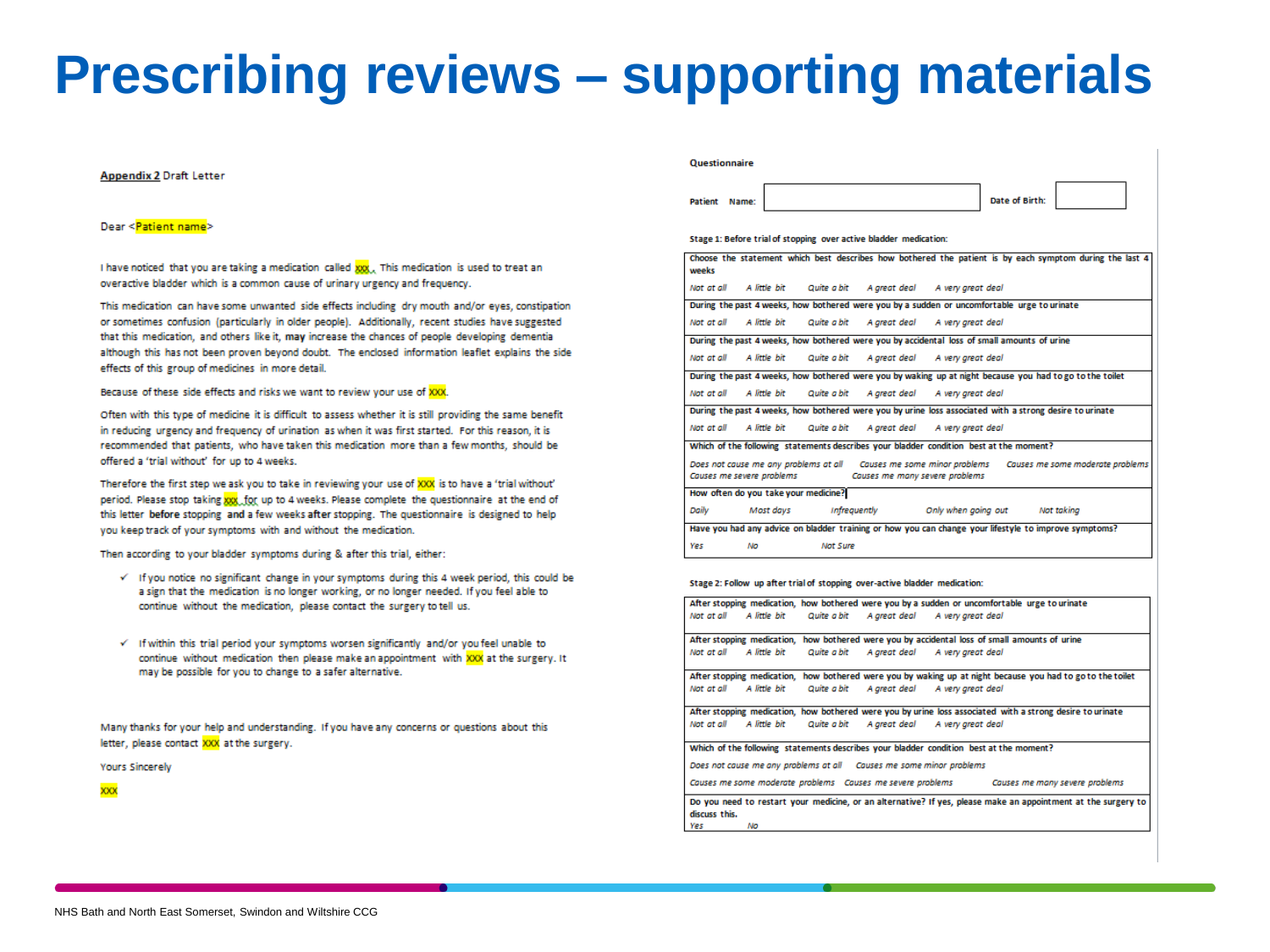## **Suggested review process**

### 3. Explain why & discuss risks. Anticholinergic information leaflet available:

**Bath and North East Somerset, Swindon and Wiltshire** Clinical Commi

### What you need to know about anticholinergic medications



#### What are anticholinergic medications?

Some medications work by blocking a chemical in your body called acetylcholine so they are referred to as anticholinergic

Acetylcholine is used in many parts of your body and helps you stay alert, keen a steady heart rate breathe digest food sweat and empty your hadder. When you take an anticholinergic medication, it acts on many parts of your body at the same time

#### Anticholinergic medicines can be prescribed as:

- · Bladder control medications e.g. oxybutynin, tolterodine, solifenacin, trospium
- · Alleray medications e.g. chlorphenamine (Piriton), hydroxyzine
- · Antidepressants e.g. paroxetine, amitriptyline
- Medication for nerve pain e.g. amitriptyline, nortriptyline
- . Non-prescription sleeping tablets e.g. diphenhydramine (Nytol, Sleepeaze, NightAid), promethazine, (Phenergan, Sominex, Night Nurse).

Show this leaflet to your doctor, pharmacist or nurse and ask if any of the medicines you take have these effects

#### Are there any side effects and what are my risks?

You can get side effects when you take anticholinergic medicine, and some factors increase your risk of experiencing them. These include:

- You are taking higher doses
- . You take the medicine for a long time
- . You are taking more than one anticholinergic medication
- $\bullet$  You are older

As we get older, our liver and kidneys aren't able to process medications as well, so we become more sensitive to them

Also, many older adults have more than one health condition and may take many medications, including one or more anticholinergics. The more medications a person takes, the more likely it is that he or she will have unwanted side effects

Do anticholinergic medications increase the risk of dementia?

In the last few years studies have suggested that older adults who use anticholinergic medications for a long time, or at higher doses, may have a higher risk of dementia

Research has not proven that anticholinergic drugs cause dementia, but it does suggest that older adults should limit the number of anticholinergic medications they take and use the lowest dose for the shortest length of time.

What are the possible side effects from anticholinergic medications?

When you take an anticholinergic medication, it can act on many different parts of your body at the same time.



You and your doctor or other healthcare provider might decide together that the benefits of using these treatments outweigh the potential risks.



Adapted with permission from the Canadian Deprescribing Network<br>Original content by Janet Currie and Johanna Trimble

4. Review & if symptoms worse off treatment offer safer alternative.

5. Only record read code when review **complete** i.e. stopped, changed or deemed essential/safer alternative not possible.